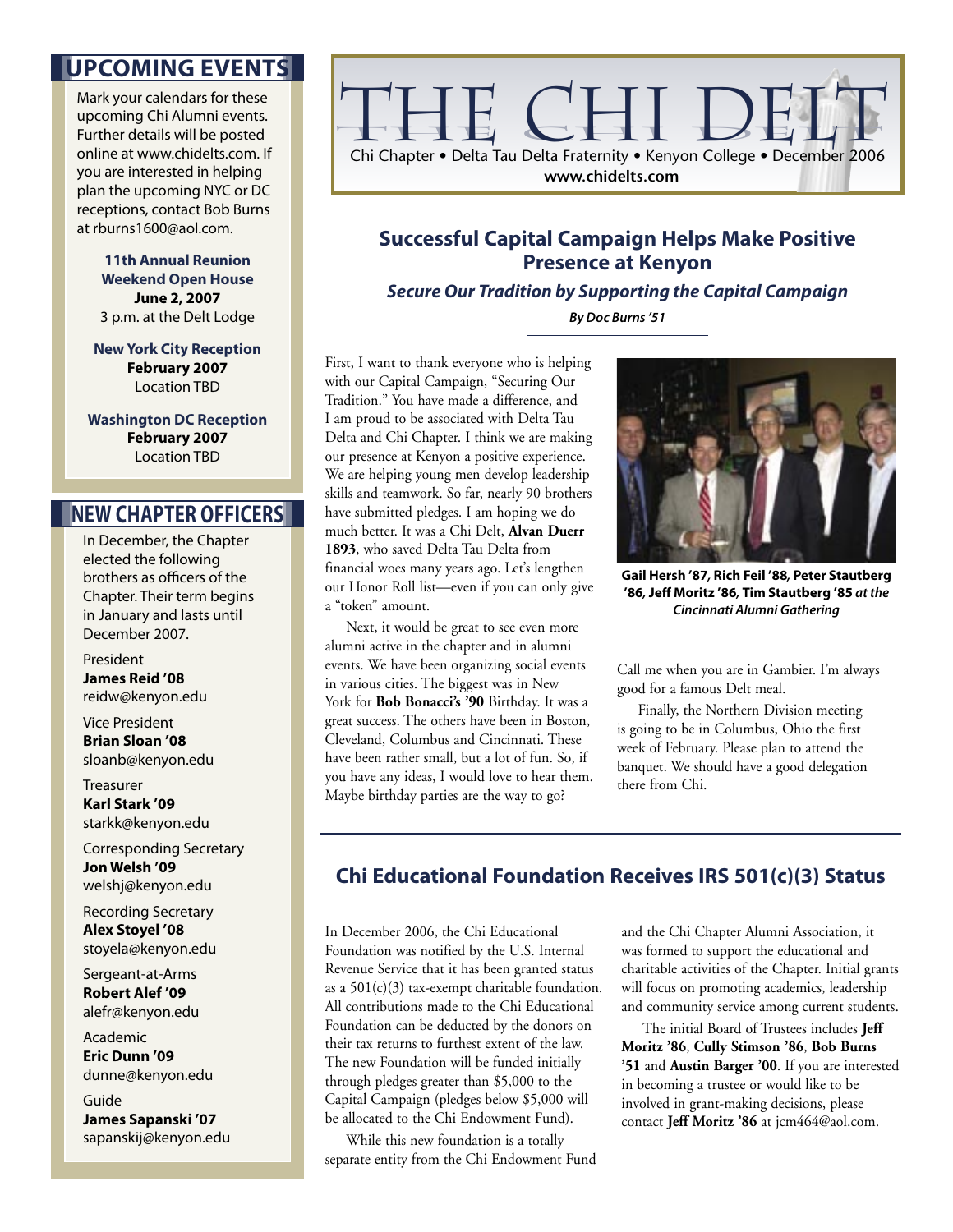### **Service Above Self: Alumnus in the Spotlight Invention Convention Celebrates Imagination and Innovation at No Cost to the Schools, Thanks to Stephen C. Zonars '79, President of Just Think, Inc.**

In 1995, **Steve Zonars '79** brought his passion for imagination and innovation to Columbus-area schools in the form of "The Invention Convention." Zonars is the vice president of The Columbus Dispatch's Consumer Services, president and founder of The Invention Convention, and a Kenyon College graduate.

 The Invention Convention program celebrates achievement by evaluating inventions and awarding scholarships to the best inventors scholarships. One of the first steps Zonars took, when developing the program, was to secure funding. Because of the generous funding of area businesses, participating schools do not need to pay any money. Today, funding exceeds \$250,000 annually.

 In its inaugural year, Zonars invited 18 schools to become involved. He received 100% participation. The first Invention Convention was held in 1995 at Vets Memorial, where it continues to be held each year.

 The idea for the invention must come from the student, who then prepares a journal and a model, though it does not necessarily have to be a *working* model—ideas are of the foremost importance. The student is then interviewed twice by judges. Scholarships are then awarded to those with the most impressive ideas.

**"Competitors' achievements have sometimes earned them '15 minutes of fame,' such as Mark Jacques's idea for magnetic paint that was featured on the Jay Leno Show."**

 Zonars said he is continually amazed by the spirit of invention. Competitors' achievements have sometimes earned them '15 minutes of fame,' such as Mark Jacques's idea for magnetic paint that was featured on the Jay Leno Show.

 Another participant, Brena Smith, won the 2002 Edison Award, the best invention award and a \$10,000 scholarship for her invention of a sticky tea bag label that prevents the bag from falling into cup.

 Another inventor was inducted into the Youth Inventors' Hall of Fame for "auto-off candles." Other examples include an ultimate vest invention for water skiing and an antibacterial wrap for food that would change colors if food spoiled.

 In conclusion, 14 participants have won national awards and five participants have been on national TV. Since 1995, the program has given away over \$300,000 in scholarships. And, in 2006, a Teacher of the Year Award will be added. Finally, in response to requests from both sponsors and potential participants, the program will be expanded to seven counties this year and will soon be statewide.

# **CAPITAL CAMPAIGN HONOR ROLL**

## **Securing Our Tradition**

### **A Campaign for the Chi Chapter of Delta Tau Delta at Kenyon College**

**Honor Roll of Campaign Donors, as of 12/13/06:** 

| <b>1881 Society</b>                                                                                                                                              |                                      | <b>Chi Circle</b>                                                                                                                    |
|------------------------------------------------------------------------------------------------------------------------------------------------------------------|--------------------------------------|--------------------------------------------------------------------------------------------------------------------------------------|
| \$50,000-\$99,999                                                                                                                                                |                                      | \$1,000-\$2                                                                                                                          |
| Jeffrey Moritz                                                                                                                                                   | 1986                                 | <b>Robert Mit</b>                                                                                                                    |
| Philip V. Moyles                                                                                                                                                 | 1986                                 | George L. 9                                                                                                                          |
| <b>H.J. Eberth Society</b><br>\$10,000-\$24,999<br>Robert D. Burns<br>Charles D. Stimson<br>Cannon Family                                                        | 1951<br>1986                         | William H. S<br>Robert K.V<br>Richard G.<br><b>Stanley Wa</b><br>Kurt R. Ries<br>Robert Irec                                         |
| <b>Founders Society</b><br>\$5,000-\$9,999<br>Dan E. Patterson<br>James W. Kuhn<br>Richard W. Parke<br>Timothy Stautberg<br>Kent L. Karosen<br>Mary Alice Cannon | 1974<br>1976<br>1976<br>1985<br>1988 | William E. E<br>Richard I. J<br>William T. N<br>Paul T. Staf<br>Peter C. Dc<br>Andrew E.<br>Thomas Fre<br>Robert Rent<br>Christopher |
| <b>Bethany Society</b>                                                                                                                                           |                                      | Douglas J.                                                                                                                           |
| \$2,500-\$4,999                                                                                                                                                  |                                      | Charles M.                                                                                                                           |
| Christopher W. Pisano 1985                                                                                                                                       |                                      | Robert P. B                                                                                                                          |

Timothy H. Harned 1987 William B. Gregg 1991

## **\$1,000-\$2,499**

| Y 11000 YAJTII         |      |
|------------------------|------|
| Robert Mitchell        | 1939 |
| George L. Striebing    | 1949 |
| William H. Schneebeck  | 1950 |
| Robert K. Warmeling    | 1953 |
| Richard G. Evans Jr.   | 1955 |
| <b>Stanley Walch</b>   | 1956 |
| Kurt R. Riessler       | 1957 |
| Robert Iredell IV      | 1963 |
| William E. Bennett     | 1968 |
| Richard I. James       | 1974 |
| William T. Montei      | 1975 |
| Paul T. Stafford       | 1976 |
| Peter C. Dolan         | 1980 |
| Andrew E. Katz         | 1981 |
| Thomas Freund Jr.      | 1986 |
| Robert Renton Worsfold | 1986 |
| Christopher E. Bonacci | 1988 |
| Douglas J. Miller      | 1988 |
| Charles M. Walch       | 1988 |
| Robert P. Bonacci      | 1990 |
| David Bouman           | 1995 |
| Michael Mooney         | 1995 |
|                        |      |

| Benjamin R. Holland   | 1999 |
|-----------------------|------|
| Austin Barger         | 2000 |
| Patrick Abel          | 2002 |
| Christopher N. Greene | 2004 |
| Daniel Kight          | 2004 |
| Paul Schmid IV        | 2004 |
| Bryon Manna           | 2005 |
| Jonathan Laurence     |      |
| Brian Sloan           |      |
|                       |      |

#### **Campaign Supporters**

| \$999 and below       |      |
|-----------------------|------|
| <b>Thomas Youtsey</b> | 1946 |
| Randolph D. Bucey     | 1950 |
| Thomas N. Carruth     | 1950 |
| Theodore D. Jennings  | 1950 |
| Robert H. Eggert      | 1952 |
| Lawrence H. Taylor    | 1953 |
| Robert W. Rowe        | 1956 |
| Phil B. Hammond       | 1958 |
| Daniel M. Smith       | 1959 |
| David C. Brown        | 1961 |
| William R. Senter     | 1961 |
| George S. McElroy     | 1964 |

David A. Schmid 1964 Peter A. White 1966 James F. Loomis 1973 David T. McGue 1978 James T. Leslie 1980 Kerry Hall 1981 James F. Parker 1981 David J. McNamara 1982 Karel P. Starek 1986 Kevin S. Megrue 1990 Michael J. Angelides 1992 William Heywood 1994 Thomas Graves Stambaugh 1994 Geoffrey S. Thompson 1994 David Genest 1995 Edward David Occhialino 1996 Paul Gunther 2006 John Doyle Bence 2008 Nicholas Michael Lyons 2009 Allen J. Bediako Brian J. D'Orazio Joe Harrison Kenan Senguen Jonathan Byron Welsh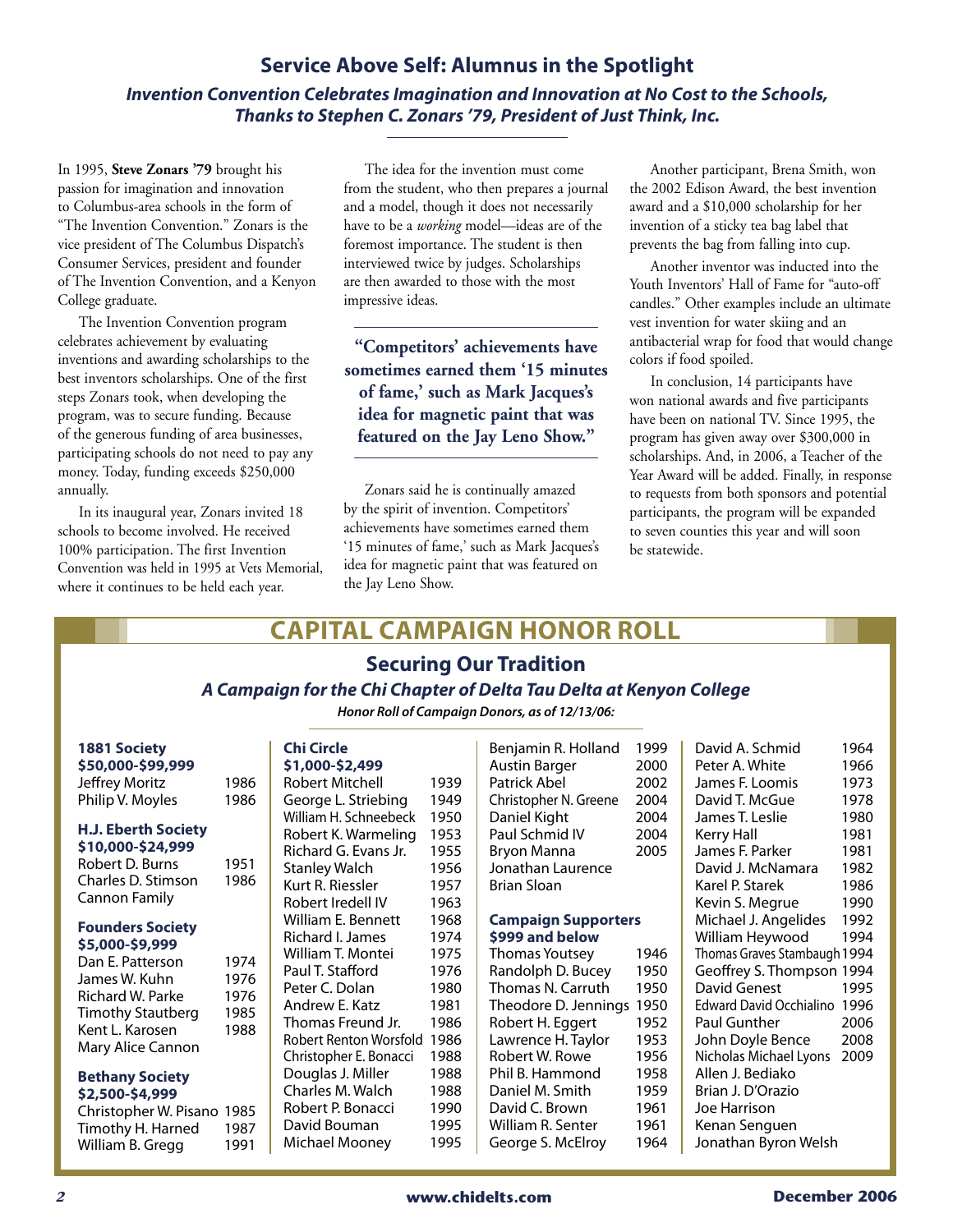## **ALUMNI UPDATES '60s**



**November 5, 2006, in front of the high alter in the Washington National Cathedral. Right to left: Richard Schori, The Most Reverend Katharine Jefferts Schori, Kate Harris (Schori's daughter) and her husband, Aaron Harris.**

#### **Richard Schori '60**

(1851 Morganton Drive, Henderson, NV 89052; schori@cox.net) I retired in 2001 from the Oregon State University Department of Mathematics when my wife, Katharine Jefferts Schori, was elected Episcopal Bishop of Nevada. Then, on November 4, 2006, she was installed as the Presiding Bishop of the Episcopal Church at the Washington National Cathedral. This means that I have been promoted from BS, Bishop Spouse, to PBS, Presiding Bishop Spouse! We have an apartment in New York, but also maintain our home in Henderson, NV. We have a daughter, Kate Harris, who is 25, an Air Force Pilot and married. I am an active tennis player, teach a web-based calculus course for UNLV, travel a great deal, and maintain several websites on a volunteer basis. The Investiture of Katharine on November 4, 2006, was a spectacular event and I expect this will result in major life experiences for the two of us.

#### **John Carman '68**

(1805 Fillmore, Apt. 302, San Francisco, CA 94115; jelwin98@sbcglobal.net) I left daily journalism a few years ago (but still teach a class about television) and have transformed myself from a writer and critic into a photographer in San Francisco. I'm hoping for a gallery show in 2007.



#### **Jim Kuhn '76**

(7589 Hudson Park Drive, Hudson¸ OH 44236; jim.w.kuhn@sherwin.com) I still love my job as VP of H. R Sherwin-Williams international. I focus on "covering the earth." I have been to Argentina, Brazil, Chile,

Mexico, Russia, India, Hawaii, France and China. With 300,000+ miles in the air, I have had lots of strange experiences, especially in Russia and India. I got a new bike and entered the 50+ age group Aquabike (2 mile swim + 56 mile bike race). I am grateful for my family's tolerance of my work schedule and for my Delt upbringing. Let's all get on the bandwagon and give to the Lodge fund. Have a good year and holiday season!

#### **Niles W. Keeran '77**

(North Canton Ranch, 3515 West Parkview Lane, Glendale, AZ 85310; keeran.niles@azdeq.gov) Nothing much going on here in Phoenix, other than a wasted education.

## **'80s**

#### **Byron "Pat" Gallagher '86**

**(**951 Walbridge Drive, East Lansing, MI 48823; bpg@thegallagherlawfirm.com) My wife and I got together with **Jeff Moritz '86** and his wife for the MSU/OSU football game in East Lansing this year and Columbus last year. We have started a fun tradition of alternating between East Lansing and Columbus for this game. I have become a Spartan fan living in E. Lansing! Also, Jeff, with his extensive banking expertise, was instrumental in helping me establish a new community bank in E Lansing in 2002—Summit Community Bank—which was named the fastest growing de novo bank in MI, Ohio and IN last year! You never know where your Chi connections will lead!

#### **Charlie Walch '88**

(312 Planthurst Road, St Louis, MO 63119; cwalch@1stchoicecourier.com) Last June, I celebrated my  $17<sup>th</sup>$  year in the delivery business by opening a new, 90,000-squarefoot warehouse in St. Louis. My company, 1st Choice Courier and Distribution, has offices in St. Louis, Kansas City and Springfield. We keep nearly 300 workers busy delivering 2,000+ shipments-a-day throughout Missouri, Illinois, Kansas and Arkansas. I also celebrated my 14<sup>th</sup> wedding anniversary last June. We have two great kids, ages 12 and 10. Lastly, this past October, I celebrated the Cardinals' first world championship in 24 years. **Doug Miller '88** lost a case of Stroh's betting on his beloved Tigers. Since I had a case of Bud on the line, Doug must have felt guilty: he sent me a 30-pack to settle the bet!

### **'90s**

#### **Malcolm Auchincloss '98**

(Unit 11 / 8 Coogee Bay Road, Randwick, NSW 2031 Australia) I live in Sydney, Australia and will be attending film school here next year.



#### **Daniel Scharff '04**

(6612 Kennedy Drive, Chevy Chase, MD; dsscharff@gmail.com) I am now soaking up the sun in Madrid, Spain. I still work for Morningstar, but in a different capacity (managing data relations for Portugal & Spain).

## **IN MEMORIAM**

**Carl L. Glaser '54** died on April 4, 2006. Carl was a resident of Port Orchard, WA. He earned a degree from the School of Hotel Administration at Cornell University in 1955. He and his wife, the former Mary Jane Hudson, had five children. After an initial career in college and university food service at the University of Puget Sound, Carl became a teacher and social worker. He retired as an associate professor in hospitality and culinary arts from Olympic College in Bremerton, WA. Carl was inducted into the Kenyon Athletic Association Hall of Fame in 1998, as part of the undefeated 1950 football team.

## **Where Have You Been?**

We need your news! Have you recently gotten married? Had a baby? Become a grandfather? If so, your DTD brothers want to hear about it!

Log into the website at **www.chidelts.com** to submit your update, and read up on your old friends.